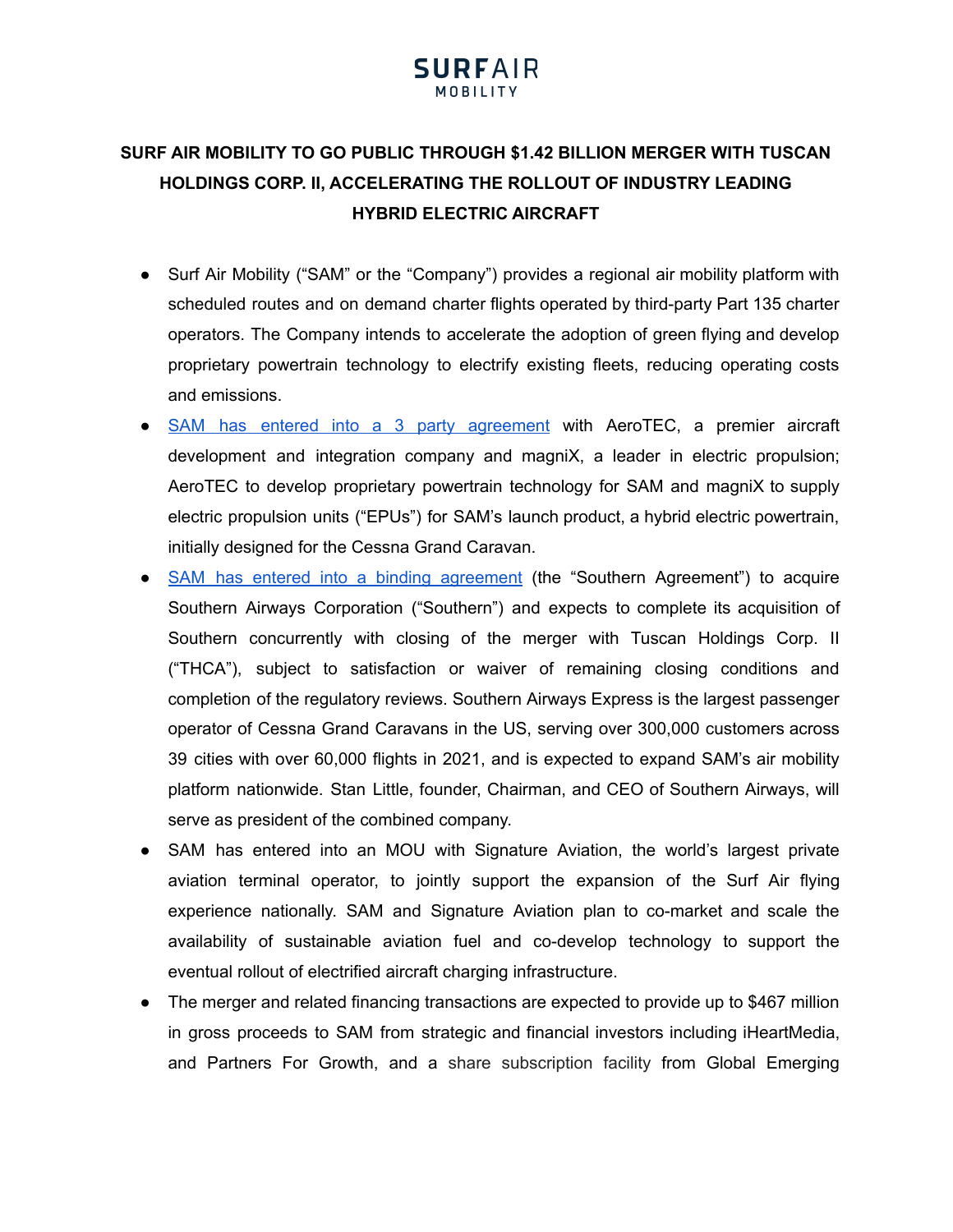

Markets ("GEM"), as well as from THCA's cash in trust (assuming no exercise of THCA stockholder redemption rights).

- Carl Albert, the former Chairman, CEO, and controlling shareholder of aircraft OEM, Fairchild Dornier, was recently appointed Chairman of Surf Air Mobility. SAM's existing investors include IVP, NEA, Anthem Ventures, Plus Capital, Base Ventures, Bill Woodward, Thor Björgólfsson, Jo Bamford, and other venture and private investors.
- On a pro forma basis, the combined company, consisting of SAM, Southern, and SPAC expects to generate approximately \$100 million in 2022 revenue from all its business units, an approximate 50% YOY increase from 2021.
- The implied pro forma enterprise value of the combined company is approximately \$1.42 billion, assuming full payment of earnout. SPAC sponsors and company shareholders have restricted 20% and 31% of their shares, respectively, in an earnout subject to achieving specified operational and financial milestones.

**LOS ANGELES, CA — May 18, 2022 —** Surf Air [Mobility](https://www.surfair.com) Inc. ("SAM" or the "Company"), a company working to accelerate the adoption of green aviation, and Tuscan Holdings Corp. II (Nasdaq: THCA) ("THCA"), a publicly listed special purpose acquisition company ("SPAC"), jointly announced today that they have entered into a definitive business combination agreement resulting, subject to the satisfaction or waiver of certain closing conditions, in Surf Air Mobility becoming a publicly listed company.

The acquisition of Southern, also announced today, and the completion of the business combination with THCA (together, the "Transactions") positions SAM to be a leader in the electrification of commercial aviation, providing it with resources necessary to bring electrified powertrain technology to market and expanding and electrifying regional consumer scheduled and charter flight services. Following completion of the Transactions, and the successful deployment of SAM's proprietary powertrain technology, SAM plans to deploy the world's largest fleet of hybrid electric aircraft on regional routes being serviced today and on additional routes in new markets. SAM intends for its hybrid electric propulsion to reduce operating costs and reduce emissions from regional air travel by offering original equipment manufacturers ("OEMs") and third-party operators the ability to upgrade existing aircraft to hybrid electric powertrains.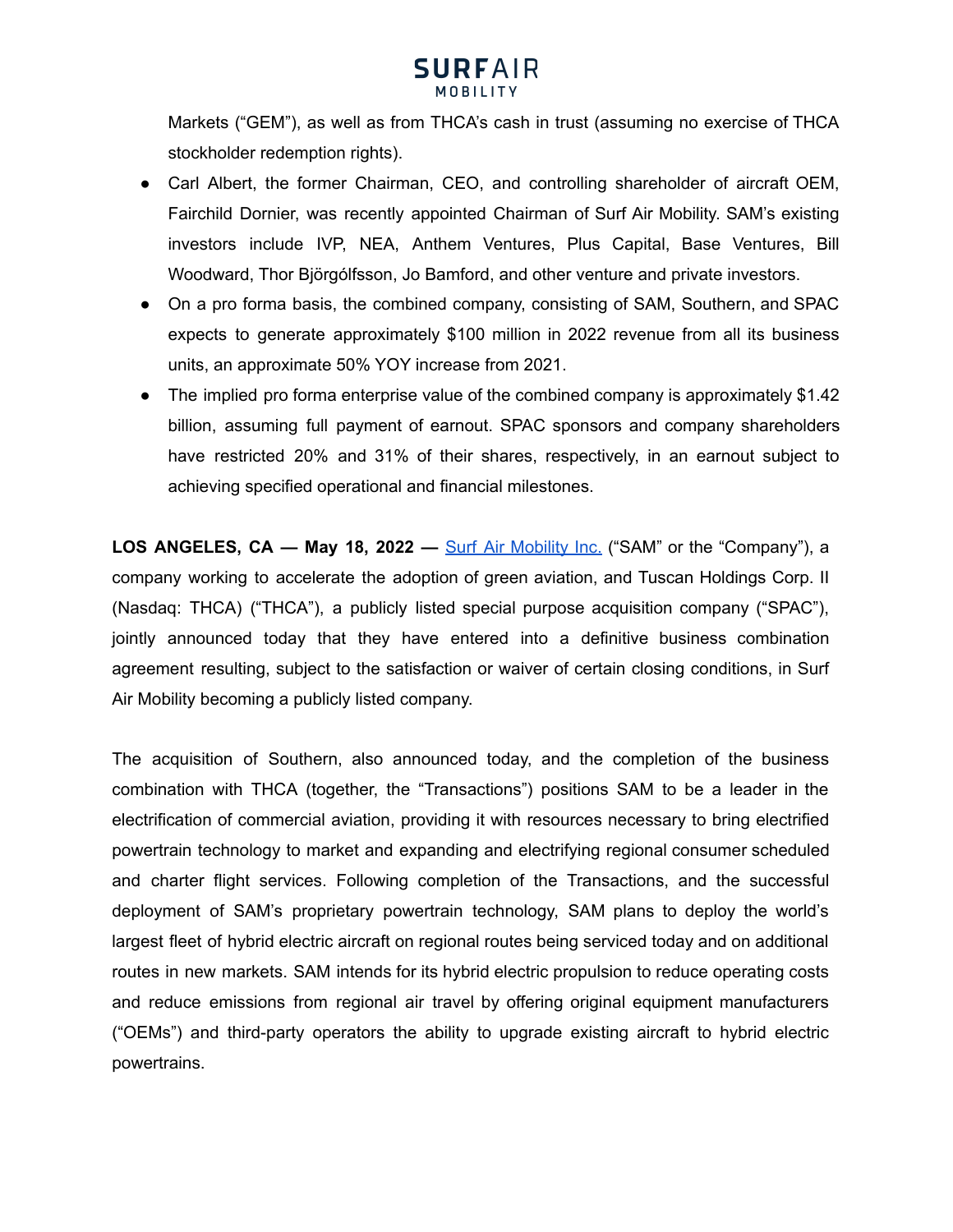"We believe deploying hybrid electric propulsion technology on existing aircraft at scale will be the most significant step we can take toward decarbonization of aviation in this decade," said Sudhin Shahani, Co-founder and CEO of Surf Air Mobility. "We're at a moment when the increasing consumer demand for faster, affordable, and cleaner regional travel will be met with SAM's electrification ecosystem to accelerate the industry's adoption of green flying."

SAM's agreements with AeroTEC and magniX will help the Company accelerate the introduction of its proprietary electrification technology. magniX has successfully flown the world's largest fully-electric aircraft to date, a prototype Cessna Grand Caravan 208B, which it calls the eCaravan. SAM is designing its initial hybrid electric Cessna Grand Caravans to have the same flight range capabilities as their fully combustion counterparts, which will allow the Company to utilize the hybrid electric Cessna Grand Caravan aircraft across its own existing network, connecting more airports with direct flights and building a regional mass transport platform to sustainably connect communities across the U.S. SAM also intends to make hybrid electric powertrain upgrades available to fleet owners on and off its consumer platform, as well as license its technology to OEMs for new aircraft types.

SAM's proprietary electrified propulsion technology, once developed, would target carbon emission reductions of up to 50% on its first-generation Cessna Grand Caravans, helping to reduce the 915 million metric tons of carbon dioxide emitted by the aviation industry globally per year. By targeting direct operating cost reductions of up to 25% on its first-generation Cessna Grand Caravans, lower cost point-to-point flight networks can connect previously economically untenable markets with non-stop and direct, regularly scheduled flights. SAM's initial hybrid electric aircraft will not require charging stations, new takeoff and landing infrastructure, or changes to zoning, allowing the aircraft to operate anywhere in the U.S., unlocking more air travel potential for over 5,000 underserved public airports.

"Surf Air Mobility's practical approach to scaling the decarbonization of aviation is built on a base of tangible revenue, industry-leading electrification technology, and significant growth prospects for the future," stated Stephen A. Vogel, Tuscan Holdings. "Surf Air Mobility's management team is first class, and with their leadership we have confidence this transaction will enable the Company to reach its true growth potential."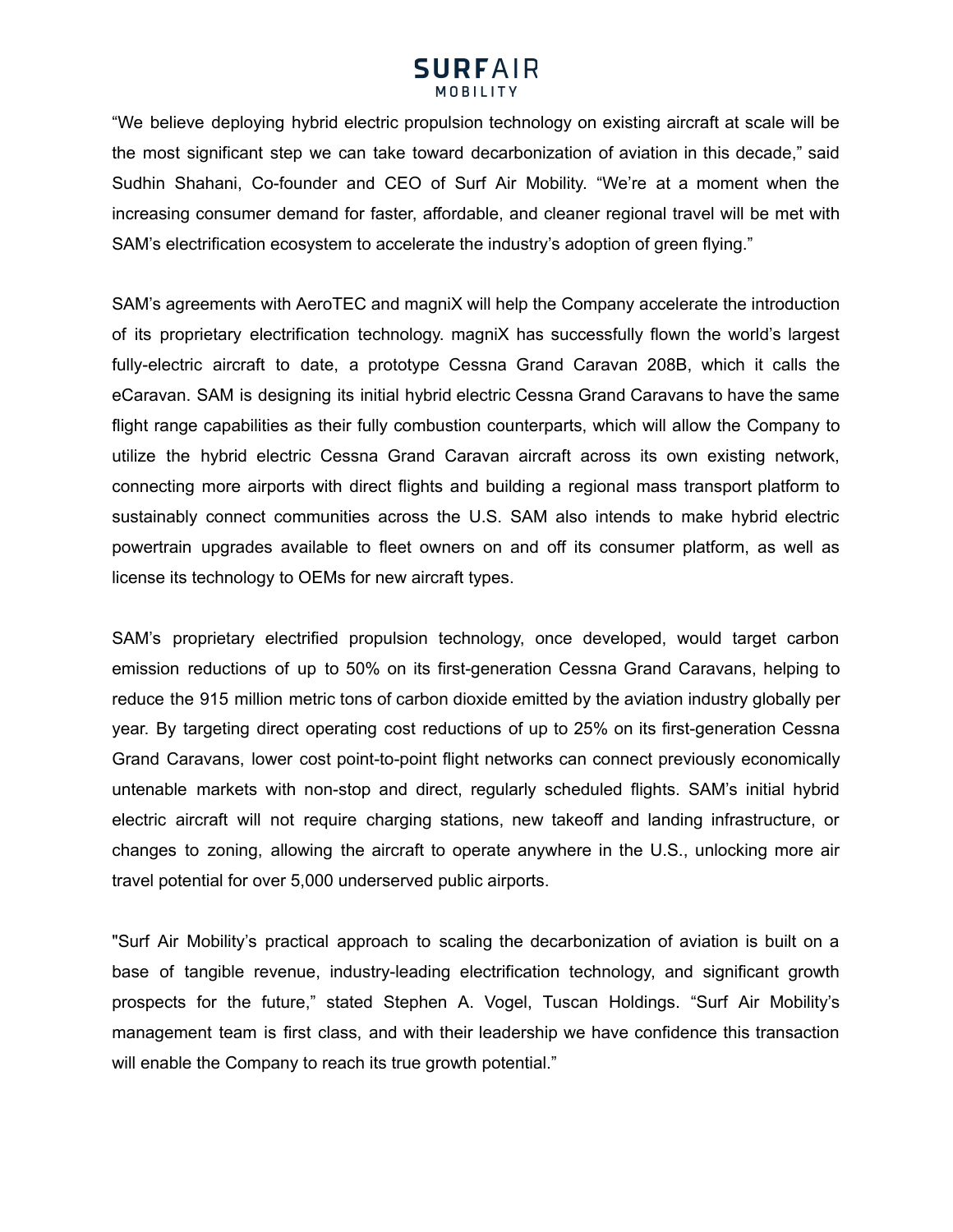SAM's planned acquisition of Southern Airways Corporation ("Southern"), subject to satisfaction or waiver of the remaining closing conditions set forth in the Southern Agreement, including the completion of all required regulatory reviews and approvals, is expected to expand the companies' collective regional airline network to U.S. cities across the Mid-Atlantic, Gulf South, Rocky Mountains, West Coast, New England, and Hawaii, where Southern currently operates. Southern Airways Express operates the largest passenger fleet of Cessna Grand Caravans in the U.S. SAM intends to electrify Southern's existing fleet utilizing the Company's proprietary electrified propulsion technology.

"Surf Air Mobility is positioned to bring benefits to consumers quickly while creating opportunities for the entire aviation industry. Our hybrid electric propulsion technologies will be the building blocks upon which reduced operating cost and green aviation can be realized," stated Surf Air Mobility's Chairman, Carl Albert. "We're thrilled to be merging with THCA as they share our ambition of advancing the future of flight for the good of people and the planet."

## **Transaction Overview**

The proposed transaction reflects an implied pro forma equity value of \$1.42 billion, assuming full payment of earnout. The transaction is expected to provide up to \$467 million in gross cash proceeds to SAM, including committed capital from strategic and financial investors including iHeartMedia, and Partners For Growth, and a share subscription facility from Global Emerging Markets (GEM), as well as from THCA's cash in trust (assuming no exercise of THCA stockholder redemption rights).

The Boards of Directors of both SAM and THCA have unanimously approved the proposed business combination, which is expected to be completed in the second half of 2022, subject to, among other things, the approval by THCA's stockholders, satisfaction of the conditions stated in the definitive agreement and other customary closing conditions, including a registration statement being declared effective by the U.S. Securities and Exchange Commission (the "SEC"), the receipt of certain regulatory approvals, and the receipt of required approvals to publicly list the securities of the combined company.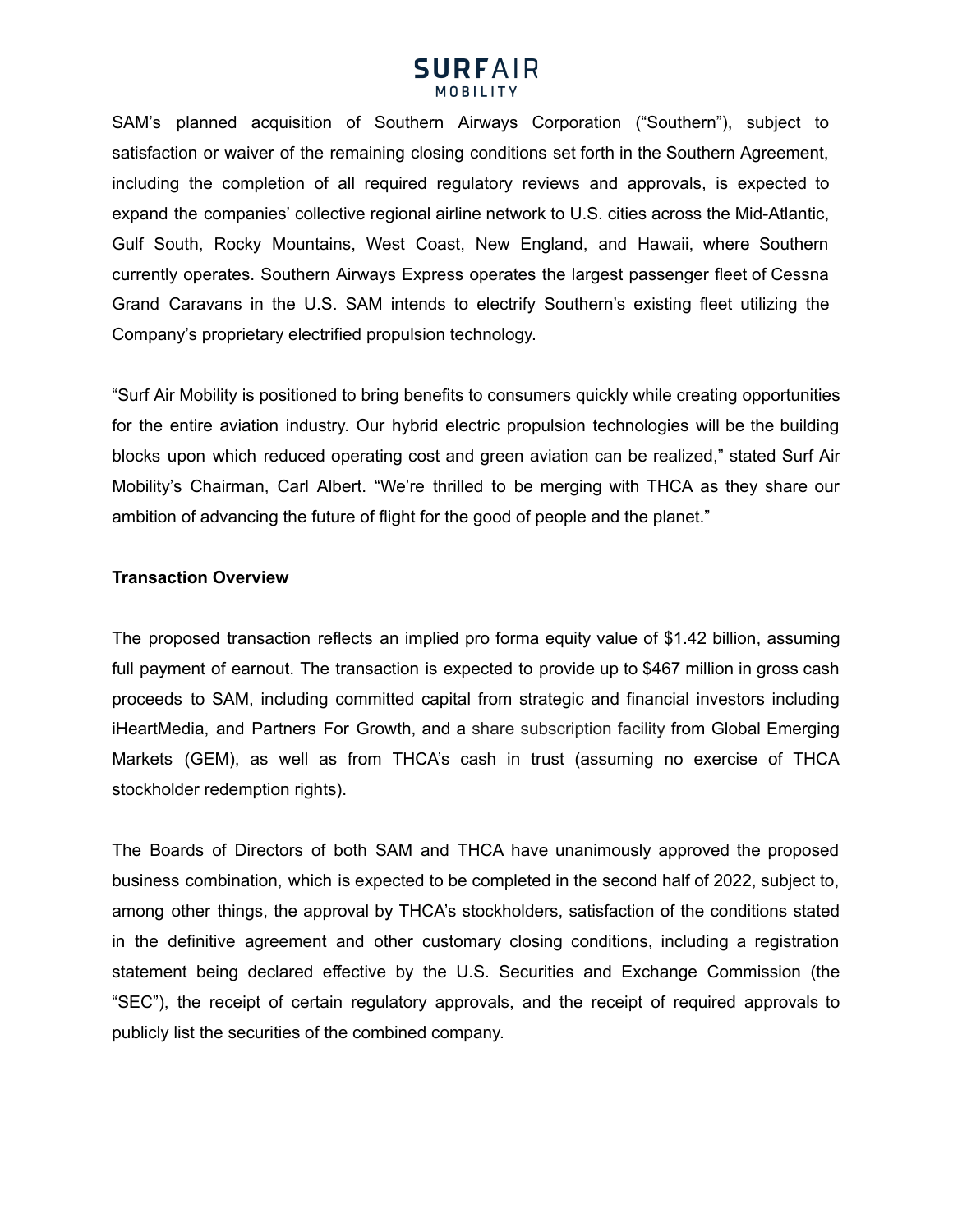The mergers are also conditioned on the closing of the acquisition of Southern. Although SAM and Southern are party to the Southern Agreement, there can be no assurance that the closing conditions set forth in the Southern Agreement will be satisfied and the acquisition will be completed.

Additional information about the proposed transaction, including a copy of the definitive agreement, investor presentation and transcript of management commentary, will be provided on a Current Report on Form 8-K to be filed by Tuscan Holdings Corp. II, which will be available on the SEC's website at www.sec.gov.

## **About Surf Air Mobility**

Surf Air Mobility (SAM) is a Los Angeles-based electric aviation and air travel company reinventing flying through the power of electrification. The company intends to bring electrified aircraft to market at scale in order to substantially reduce the cost and environmental impact of flying. The management team has deep experience and expertise across aviation, electrification, and consumer technology. SAM has a number of notable advisors including Arianna Huffington (founder Huffington Post), Fred Reid (former Virgin America CEO, President Delta and Lufthansa), Jonathan Mildenhall (founder 21st Century Brands, former Airbnb CMO), Dr. David Agus (founder/CEO Ellison Institute), and Matthew Anderson (former Roku CMO). Surf Air Mobility is the parent company of Surf Air Inc. For more information, visit: [https://surfair.com.](https://surfair.com)

## **About Tuscan Holdings Corp. II**

Tuscan Holdings Corp. II is a special purpose acquisition company formed for the purpose of effecting a merger, stock purchase or similar business combination with one or more differentiated businesses.

## **Contacts**

*Media* [press@surfair.com](mailto:press@surfair.com)

*Investors* [investors@surfair.com](mailto:investors@surfair.com)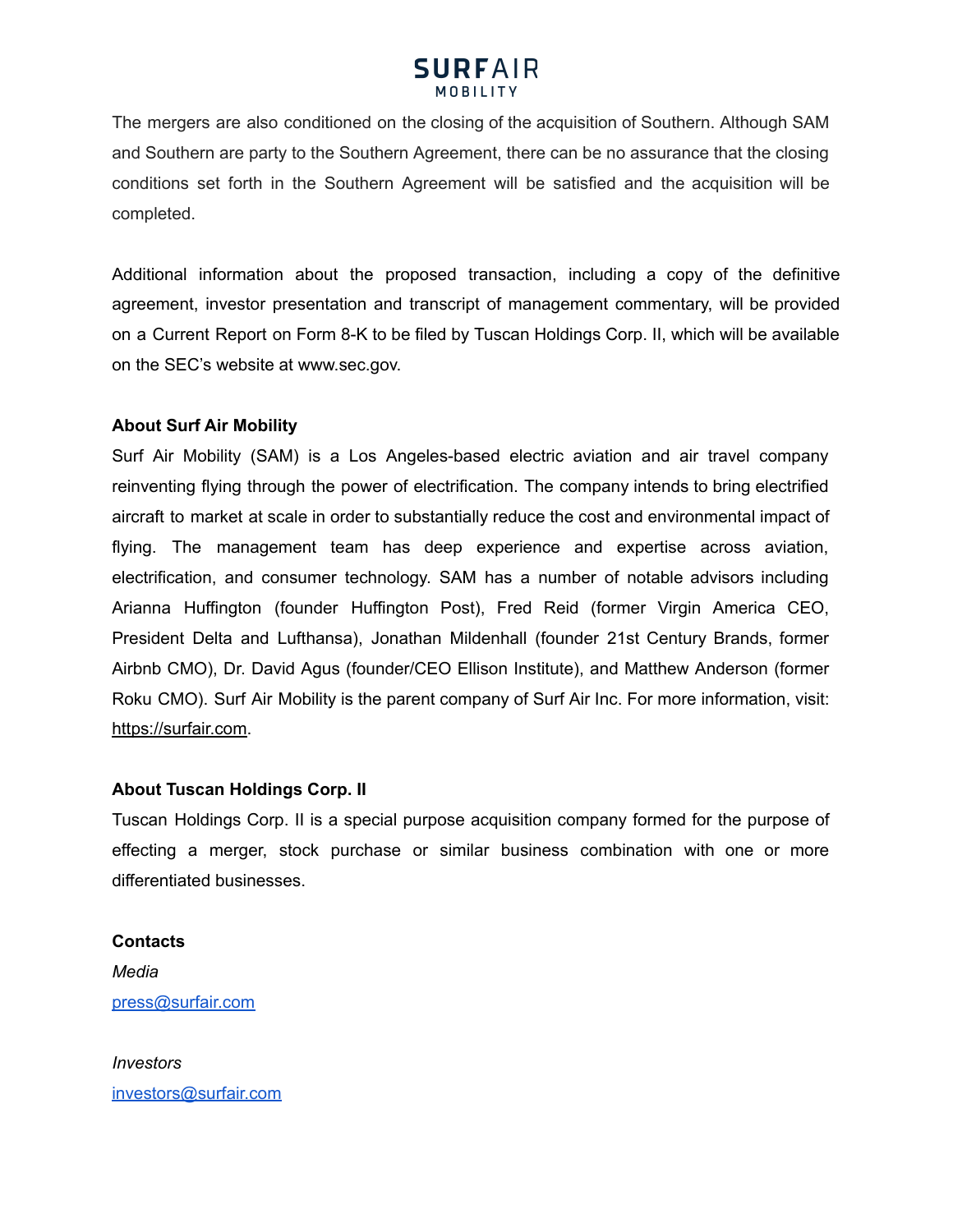## **SURFAIR MOBILITY**

#### **Caution Concerning Forward-Looking Statements**

Certain statements herein are "forward-looking statements" made pursuant to the safe harbor provisions of the United States Private Securities Litigation Reform Act of 1995. Actual results may differ from their expectations, estimates, and projections and, consequently, you should not rely on these forward-looking statements as predictions of future events. In some cases, you can identify forward-looking statements through the use of words or phrases such as "may", "should", "could", "predict", "potential", "believe", "will likely result", "expect", "continue", "will", "anticipate", "seek", "estimate", "intend", "plan", "projection", "would" and "outlook", or the negative version of those words or phrases or other comparable words or phrases of a future or forward-looking nature, but the absence of such words does not mean that a statement is not forward-looking. These forward-looking statements are not historical facts and are based upon estimates and assumptions that, while considered reasonable by SAM and its management, as the case may be, are inherently uncertain. Factors that may cause actual results to differ materially from current expectations include, but are not limited to: the occurrence of any event, change or other circumstances that could give rise to the termination of the definitive agreement with Southern, thereby impeding SAM's ability to become a leading air mobility platform with scheduled routes and on-demand charter flights operated by Southern and other third-party operators; the Company's ability to upgrade Southern's current fleet of nearly 40 Cessna Grand Caravans to hybrid electric aircraft using technology; the ability of the Company's first generation of electrified aircraft to meaningfully decarbonize aviation and help alleviate the environmental impact of flying by reducing carbon emissions by as much as 50 percent; the occurrence of any event, change or other circumstances that could give rise to the termination of the definitive agreement with respect to the business combination with THCA (the "Business Combination"); the occurrence of any event, change or other circumstances that could give rise to the termination of the definitive agreements with AeroTEC and magniX to accelerate development of electrified commercial aircraft or the inability of SAM to realize the anticipated benefits of the these agreements; the ability of SAM, along with AeroTEC and magniX, to develop and certify hybrid and fully-electric powertrains for new and existing Cessna Grand Caravan aircraft; the outcome of any legal proceedings that may be instituted against SAM; the combined company or others following the announcement of the Business Combination and any definitive agreements with respect thereto; the inability to complete the Business Combination due to the failure to obtain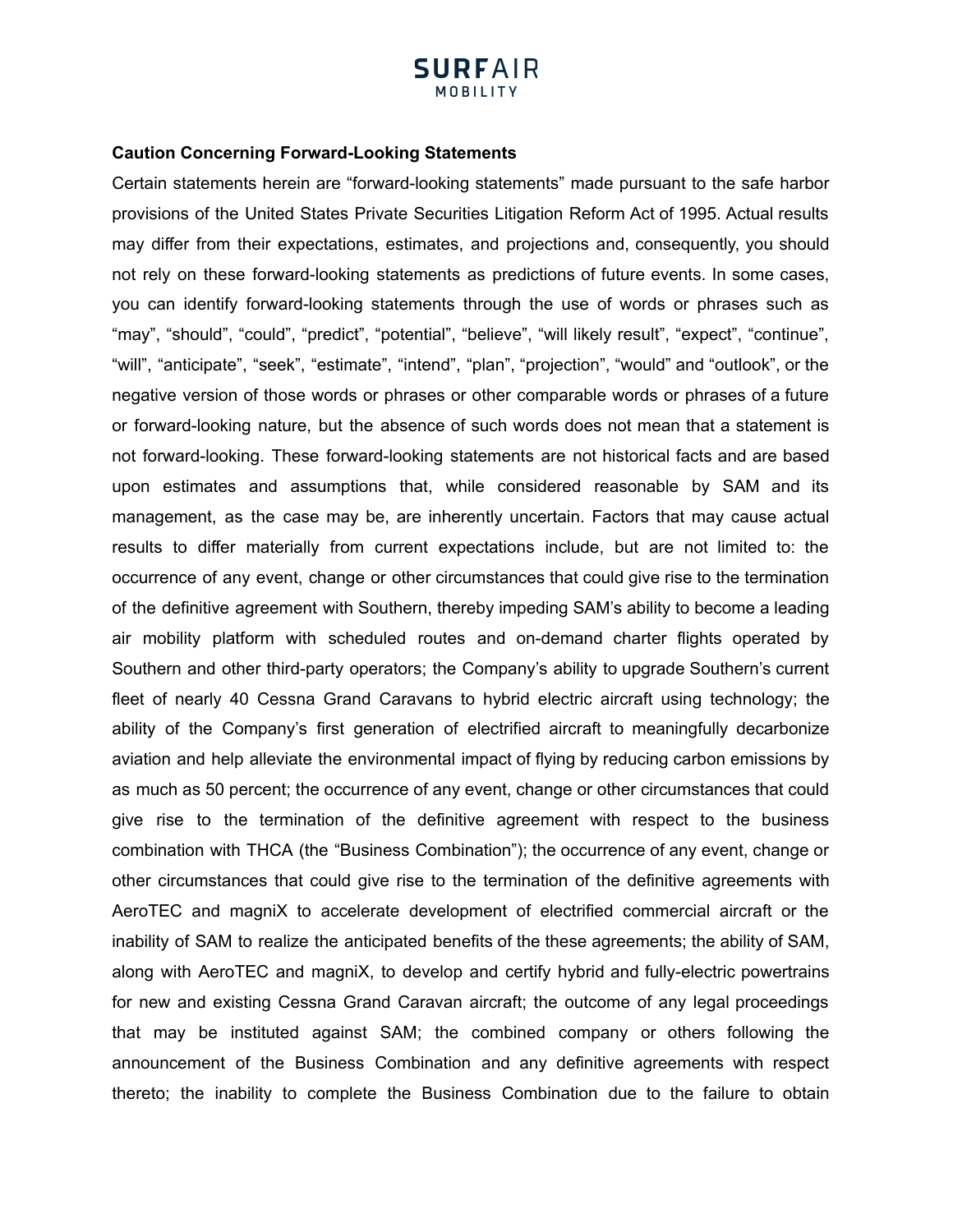approval of the stockholders of SAM, to obtain financing to complete the Business Combination or to satisfy other conditions to closing; changes to the proposed structure of the Business Combination that may be required or appropriate as a result of applicable laws or regulations or as a condition to obtaining regulatory approval of the Business Combination; the ability to meet stock exchange listing standards following the consummation of the Business Combination; the risk that the Business Combination disrupts current plans and operations of SAM as a result of the announcement and consummation of the Business Combination; the ability to recognize the anticipated benefits of the Business Combination, which may be affected by, among other things, competition, the ability of the combined company to grow and manage growth profitably, maintain relationships with customers and suppliers and retain its management and key employees; costs related to the Business Combination; changes in applicable laws or regulations; the possibility that SAM or the combined company may be adversely affected by other economic, business, regulatory, and/or competitive factors; SAM's estimates of expenses and profitability; the evolution of the markets in which SAM competes; the ability of SAM to implement its strategic initiatives and continue to innovate its existing products; the ability to respond to failures in our technology or cybersecurity threats affecting our business; the ability to respond to regional downturns or severe weather or catastrophic occurrences or other disruptions or events; the ability to respond to decreases in demand for private aviation services and changes in customer preferences; the ability of SAM to defend its intellectual property and satisfy regulatory requirements and the impact of the COVID-19 pandemic on SAM's business; and other risks.

#### **Use of Projections**

This press release contains financial forecasts for Surf Air Mobility with respect to certain financial results for Surf Air Mobility's fiscal years 2021 through 2024. The Company's independent auditors have not audited, studied, reviewed, compiled or performed any procedures with respect to the projections for the purpose of their inclusion in this press release, and accordingly, they did not express an opinion or provide any other form of assurance with respect thereto for the purpose of this press release. These projections are forward-looking statements and should not be relied upon as being necessarily indicative of future results. In this press release, certain of the above-mentioned projected information has been provided for purposes of providing comparisons with historical data. The assumptions and estimates underlying the prospective financial information are inherently uncertain and are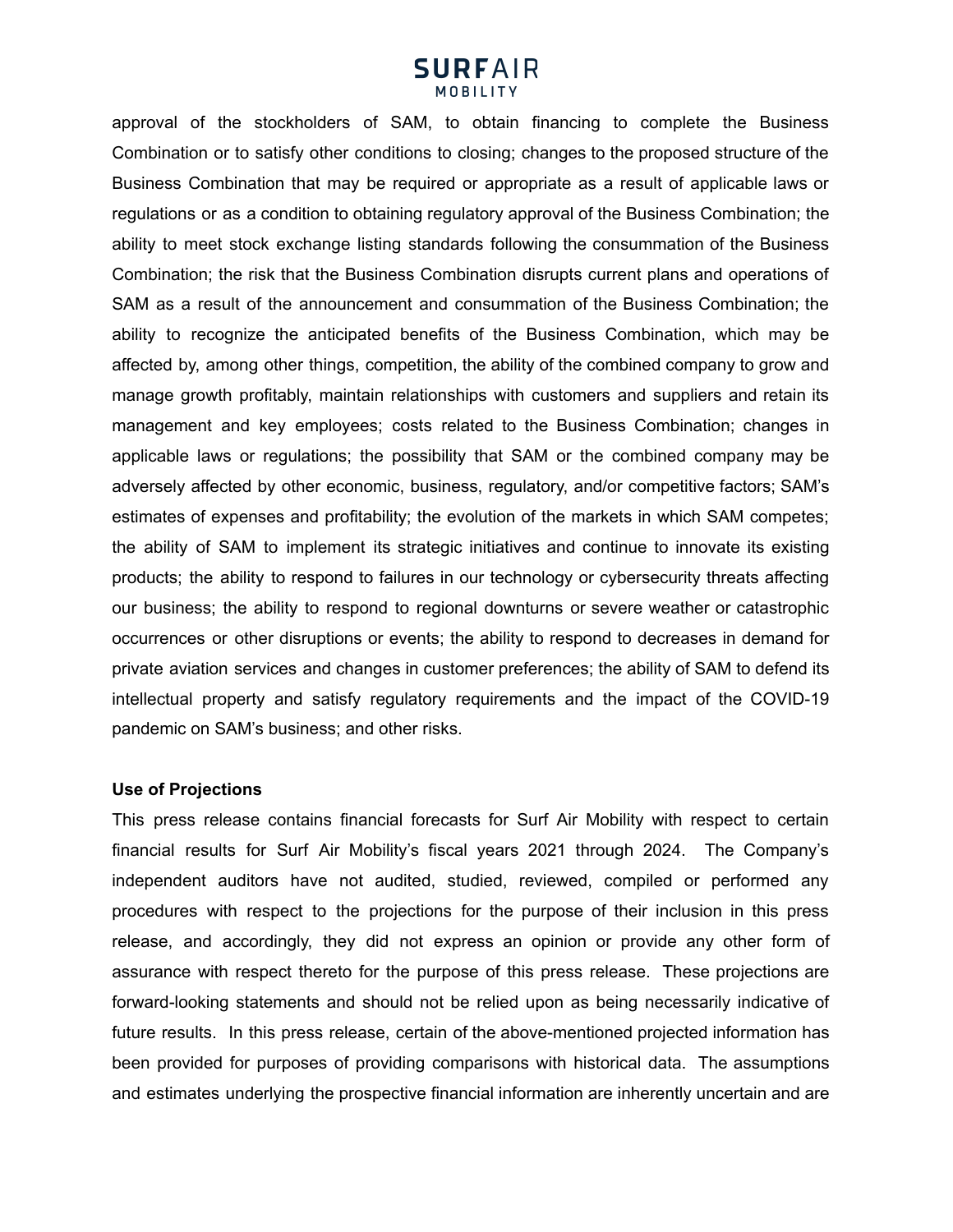subject to a wide variety of significant business, economic and competitive risks and uncertainties that could cause actual results to differ materially from those contained in the prospective financial information. Accordingly, there can be no assurance that the prospective results are indicative of the future performance of Surf Air Mobility or that actual results will not differ materially from those presented in the prospective financial information. Inclusion of the prospective financial information in this press release should not be regarded as a representation by any person that the results contained in the prospective financial information will be achieved.

#### **Additional Information and Where to Find It**

THCA intends to file with the Securities Exchange Commission (the "SEC") a registration statement on Form S-4 with a proxy statement containing information about the proposed transaction and the respective businesses of SAM and THCA. THCA will mail a final prospectus and definitive proxy statement and other relevant documents after the SEC completes its review. THCA shareholders are urged to read the preliminary prospectus and proxy statement and any amendments thereto and the final prospectus and definitive proxy statement in connection with the solicitation of proxies for the special meeting to be held to approve the proposed transaction, because these documents will contain important information about the THCA, SAM, and the proposed transaction. The final prospectus and definitive proxy statement will be mailed to stockholders of the THCA as of a record date to be established for voting on the proposed transaction. THCA shareholders will also be able to obtain a free copy of the proxy statement, as well as other filings containing information about the THCA, without charge, at the SEC's website (www.sec.gov) or by calling 1-800-SEC-0330. Copies of the proxy statement and the THCA's other filings with the SEC can also be obtained, without charge, by directing a request to: stephen@tuscanholdings.com. Additionally, all documents filed with the SEC can be found on THCA's website, [tuscan-holdings.com](http://tuscan-holdings.com/). The information contained in, or that can be accessed through, THCA's or SAM's website is not incorporated by reference in, and is not part of, this press release.

### **Participants in the Solicitation**

SAM and THCA and their respective directors and officers and other members of management and employees may be deemed participants in the solicitation of proxies in connection with the proposed business combination. THCA stockholders and other interested persons may obtain,